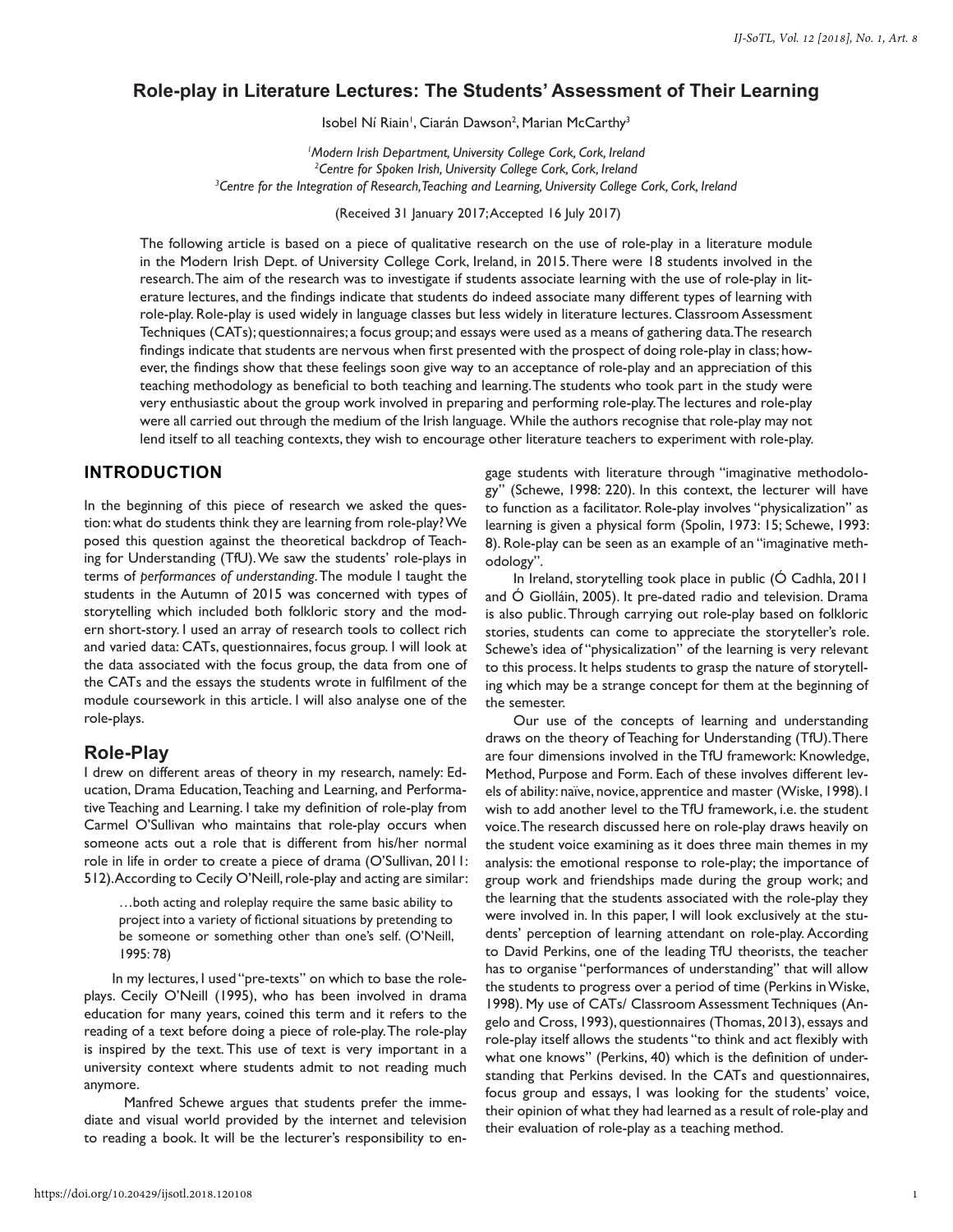Theatre can be seen as Active Learning (Burgoyne, 2015). Role-play too involves Active Learning. While I do not refer to Active Learning Theory directly in this article, my studies in teaching and learning have drawn from this tradition from the outset.

Marcia Baxter Magolda argues that students are constantly being assessed (2000). The TfU framework also emphasises assessment of students and the need to be conscious of how experts know and find out information. I draw on Bloom's Taxonomy as a way of assessing my students. The original Bloom's Taxonomy provides us with levels of understanding which assess what the students are able to do – the lowest level being Knowledge and highest being Evaluation (Kennedy, 2007: 25). The taxonomy has since been revised with Creativity now being the final level (Anderson et al, in IACBE, 2014-2016 and Owen Wilson, 2016). Given that my research involves creativity, i.e. the use of role-play, the revised taxonomy is even more relevant to my research than the original. It is essential, I will argue, to consider the students' own assessment of what they are learning. This forms part of what they can "do" in relation to the course of study. I asked them to tell me what they had learned from role-play. I hoped to appeal to that inner teacher that Maria Montessori wrote about in her seminal work *The Absorbent Mind* (1982: 6). It was necessary to listen to the student voice and to learn from the students. It is not just the students who need to understand what we as teachers teach. Teachers also need to understand the students' position(s).

The students worked in groups when preparing the roleplays and when performing them. Sometimes the groups consisted of only two students, at other times there were six students in a group. Blatchford et al. (2003) and Long and Porter (1985) have described the importance of group work in the classroom. Blatchford et al. emphasise "cooperative group work" (2003: 154). They were writing about how children behave in groups. Teachers often have fears around group work worrying that students may not really be working when engaged with their group; they think that it may be hard to control students while doing activities together; teachers doubt that students can "learn from one another" (Ibid 156). I had all these concerns too despite the fact that I was dealing with university students. Blatchford et al. emphasize the importance of children's interaction with peers because, they point out, children have more interaction with their peers than they do with their teachers (Ibid 158). According to Long and Porter, group work fosters freedom and this creates a "positive affective climate" (1985: 212).

According to Stephen Krashen it is necessary in a language class to keep the Affective Filter as low as possible (Krashen, 1982); when anxiety levels are high, students learn less in class. Lowering the fear levels in class allows students to learn more. The Affective Filter is important, I would argue, in any class but is especially so where role-play forms part of the teaching methodology. It is necessary for students to feel that they are working in a "safe space" in order to be able to take part in role-play successfully (Gayle et al., 2013). Other authors have questioned the existence of "safe space" especially in the classroom (Stengel and Weems, 2010). When doing role-play, there is always the danger that students will be derided by their classmates.

I draw on the work of Paul Ramsden (1997) in relation to students' approaches to their work. Students can tell teachers what they think we want to hear. How the students are approaching their work is important when considering students' treatment of role-play in their assessed essay. If they are simply saying things in essays to please their lecturers, these statements will not be a good indication of how they really feel about an intervention such as role-play. I will return to this concern later in the article.

The next section presents an example of the role-play.

# **Role-play on** *Sochraid Neil*

One of the role-plays my students acted out was based on a short story which contains elements of both the oral tradition of storytelling and the modern short story. It was written by Donncha Ó Céilleachair and was set in the 1830's in West Cork. The plot is quite complex. A young woman, Neil, dies in childbirth. There is a fight between her own family and her husband's family as to where she should be buried. Because she died in childbirth, it is unclear in this society whether she is a girl who rightly belongs to her father or a woman who belongs to her husband. She has not completed the rite of passage (Riggs, 1996: 138). The students were told to recreate the turning point of the story. The turning point of this story was the point at which her father, Conchubhar, having been victorious over his son-inlaw, Muirtí Óg, hands the coffin back to him and tells him he can bury her in his family plot if he wants to. Although the old world, Conchubhar's world, has defeated the young men, Conchubhar is wise enough to know that the old ways must give way inevitably to the new.

Two students, a young man and a young woman, performed this role-play. The action began with the female student, Muirtí Óg, carrying a small white lunch box across the stage. This box signified Neil's coffin. The male student playing the part of Conchubhar, who had positioned himself at the top of the steps to the left of the lecture theatre, came charging down the steps shouting and brandishing a long stick:

#### *Young man*: Give her to me!

He pretends to hit the young woman with the stick. She bends over in supposed agony. She lets him have the box. The young man walks solemnly with the box and the young woman follows behind. He then holds up a piece of paper which says "Reilig Bhaile Bhúirne" – Baile Mhúirne Cemetery. The audience laughs (maybe because holding up a piece of paper seemed like an odd thing to do at this juncture). He then turns to the young woman and says:

*Young man*: Ye can take the corpse now if ye like. He puts the "coffin" down on the ground.  *Young woman*: Take the corpse? We're exhausted. We can't take the corpse.

Then the young man calls on his own men, students from the audience. Three female students come onto the stage and carry the box to the exit, followed by the two main characters.

#### **Analysis of** *Sochraid Neil*

This section of the story, the climax, was a very difficult passage in the story. There were lots of references to different graveyards and it was not always clear which direction the coffin was going in. The role-play was very simple and very effective. There was very little dialogue but a lot of silence and solemnity. The students had no time to practise the role-play within the space and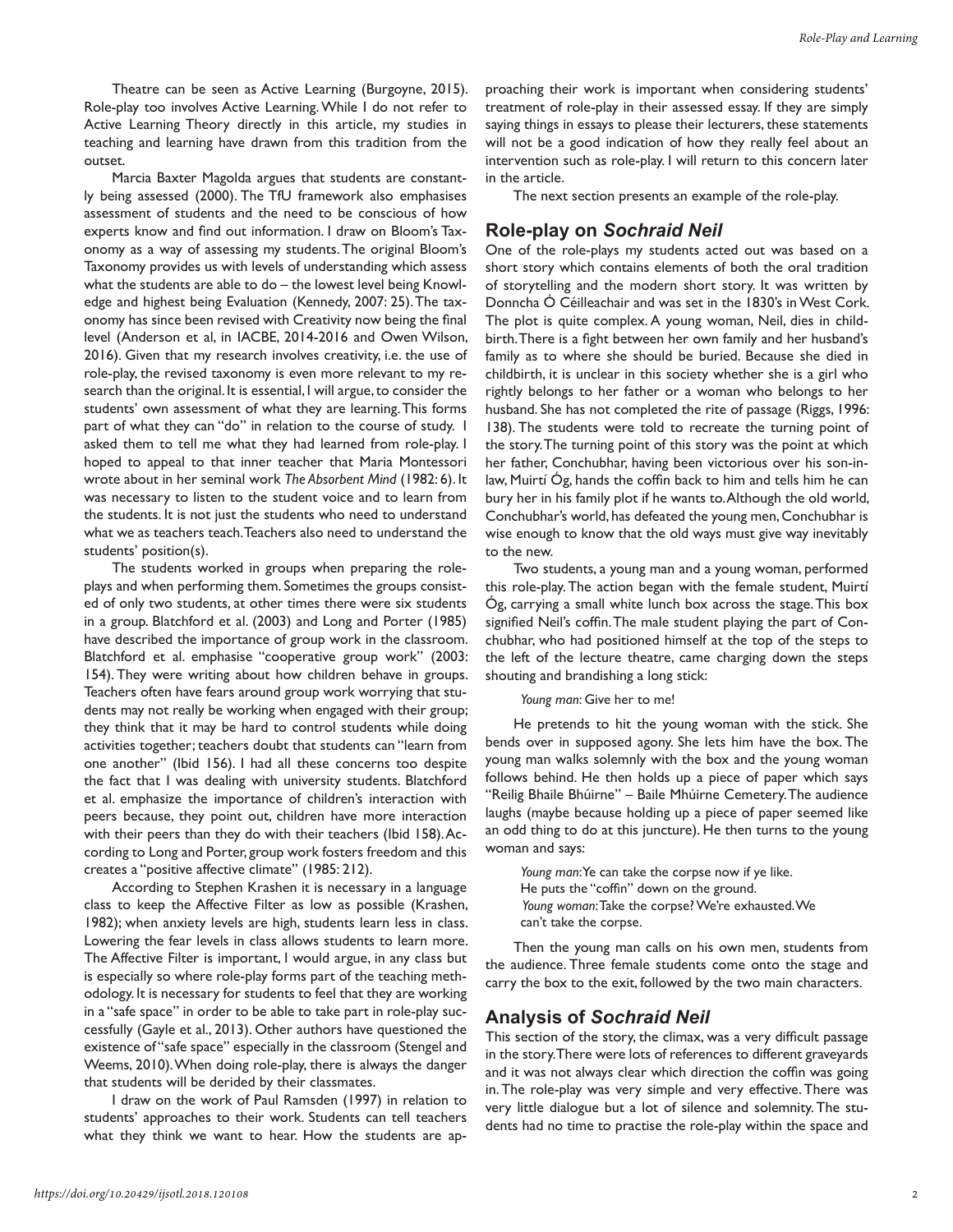yet they had calculated everything perfectly. I was very moved by this role-play.

In the exam at the end of the semester, there was no confusion regarding the events at the climax of this story. It seems that the stripped down version enacted by the students served to clarify the sequence of events in the students' minds. Not only did the students involved in the role-play understand what was happening in the story, all the other members of the class did as well.

# **METHOD**

Although I planned my research methods in advance of doing the research, I did make changes as I went along. This type of research can be seen as a path formed in the walking which is a metaphor used by Francesco Varela who was referring to a poem by Antonio Machado:

*Caminante no hay camino* Walker there is no road *se hace camino al andar* <sup>1</sup> the road is made in the walking (my own translation)

During my research I was constantly planning and re-formulating the research question. I was making my path as I was moving forward like Machado's *caminante*.

The "change" I implemented in my lectures was role-play itself. It was not just the role-play, however, that affected the students but the whole learning process involved in role-play. My research was very suited to a case study because my research was based on one group of students, studying one module with me, whom I met once a week for two hours. There were clear boundaries associated with this research. In the first and second lectures, I gave the students a consent form that contained a description of the work we would be doing regarding role-play and outlining the student input I needed for my research. It also told them that their work would be recorded by video camera and photography. I asked them to read the form and sign it if they were happy to cooperate with the research. All of the students signed the form.

I used several folkloric "pre-texts" (O'Neill, 1995) with my students which we read in class and the students created their role-plays in response to these texts. The research tools that I used were classroom assessment techniques (CATs) which the students wrote after we read the pre-text and before the group work. These were written quickly by the students and without help from anyone. I collected these CATs before the group work took place. After ten minutes of working in groups of from three to sometimes eight students, the groups then acted out their role-plays. After all the role-plays had been performed, I distributed questionnaires to the class. The students filled these in individually. Mid way through the course I carried out a focus group with four students. The students wrote essays that contained a section on role-play. The grades for these essays constituted 50% of the total grade earned by the students for the module. I analysed the data generated by these research tools according to Norton's "thematic analysis" (2009) and triangulated the evidence.

CATs are a useful way of getting an immediate reaction from students. They are similar to brainstorming. Questionnaires allow the researcher to ask what the students think about particular issues. Focus groups allow the students to say whatever they want in response to the researcher's questions and to respond to other students' opinions in the group. Essays give students the time and space to elaborate on points they may have touched on in the CATs and questionnaires. They also give them the chance to contradict things they might have said in the focus group.

I did not explore the CATs (Classroom assessment techniques) that I carried out before each role-play in this article as they will form the basis of a future article. After reading each story with the class that I had chosen as a pre-text for role-play, I asked the students to write a CAT in which they outlined a role-play that they would like to perform based on that story. Often students were unable to think up a role-play of any kind or stayed within the boundaries of the original story. However, on discussing the story with members of their group, they were invariably able to think up a role-play and perform it in front of the class. The group work proved transformative. Blatchford et al. (2003) and Long and Porter (1985) have explored the merits of group work but I became aware of those merits from my own experience with my students.

I indexed all of the responses from the research tools I used. I analysed the results carefully reading and rereading the responses, by comparing students' answers, for example, between the CATs and essays and focus group, and by estimating the changing student appreciation of role-play over the course of the semester. I had some categories in mind from the beginning, *prior categories* (Wellington, 2015: 268), such as how the students *felt* about role-play. After the first questionnaire, it was clear that *nervousness* should form a p*osteriori category*, i.e. a category that emerges during the research (Ibid and 271-2). I used Norton's "thematic analysis" to categorise the data. The main themes were: the importance the students attached to group work; whether or not they felt they were learning from role-play; the ability to see others' perspective through watching other students' role-plays; and the decrease in nervousness over time.

I then scored the responses, e.g. what proportion of the class felt nervous before or during the role-play. Throughout the research I can see now that I tended to focus on what the majority was saying. This approach may not have been the only way to analyse this data. I spent hours pouring over the data especially when things were no longer making sense as happened after the focus group. At this point I decided to do another CAT and at last things began to settle down. Up until this point I felt that the research was in constant flux. I was writing right from the start of this research (Ibid 275). I kept a reflective journal in which I tossed around different interpretations of the data and recorded my own feelings about the research. I did not do any interviews as part of this research. That decision may have been an error as I am sure, in hindsight, that interviews would have generated a lot of rich data.

<sup>1.</sup> I heard this point being made by Prof. Joëlle Aden at a Scenario symposium (Second Forum) in U.C.C. (25/09/2015) on performative teaching and learning. The symposium was organised by Prof. Manfred Schewe.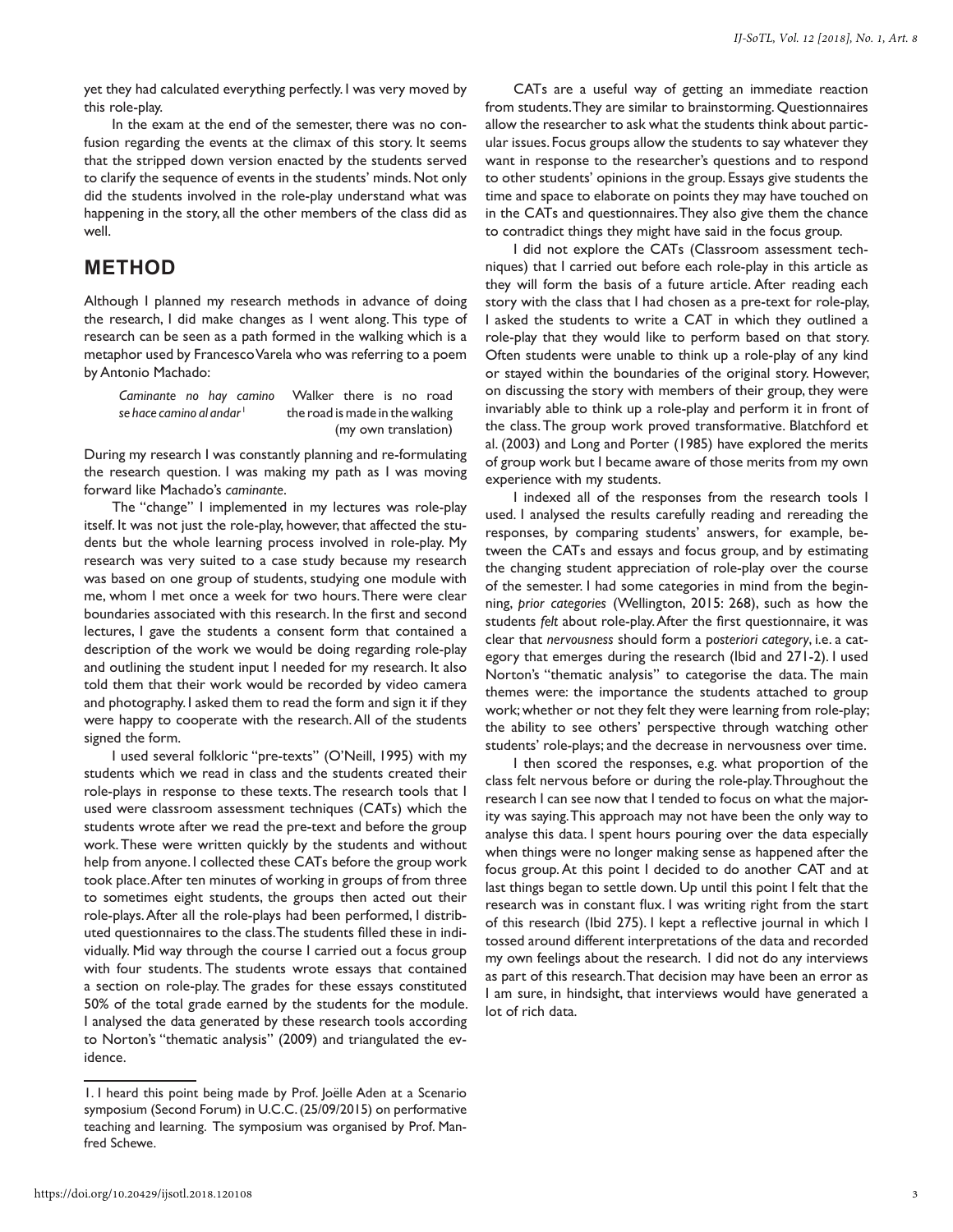#### **Research Design**

The following are the Learning Outcomes I have provisionally assigned to the module GA2019:

- 1. Students will be able to explore the message/theme of the stories.
- 2. Students will be able to apply the message/theme of the stories to their own lives.
- 3. Students will be able to recognise the climax/turning point of the stories.
- 4. Students will be able to act out the message/theme/ turning point of the stories in front of the class in the form of role-play.

My research path took shape during the research. It was a true *camino*. The following schema attempts to show the various elements that made up the "research design":

- 1. Pre-text 1, CAT, group work session, role-play and questionnaire
- 2. Pre-text 2, CAT, group work session, role-play and questionnaire
- 3. Focus Group
- 4. CAT on learning ("What is learning?")
- 5. Student essays (containing a section on role-play)
- 6. Pre-text 3, CAT, group work session, role-play and questionnaire
- 7. Evaluation of the module
- 8. Exam (role-play was not mentioned in relation to the exam and no student mentioned it in his/her answer)
- 9. I discussed all stages of my research with the supervisor of my research and my course lecturer.

### **Focus Group**

I carried out a focus group with four students after class in the sixth week of the semester (the half way mark). Although the responses were diverse, my thematic analysis identified a few key themes: role-play allowed students to understand stories from different perspectives; role-play was fun and sociable; role-play encouraged students to read; whether one learned anything new from role-play was questionable. While all of the students had some good things to say about role-play, it was very difficult for them to specify what, if anything, they had learned from it.

Two students mentioned that everyone could understand the story in a different way ((032/FG1/9); (035/FG1/9)). This emphasis on different perspectives facilitated by role-play was present from the start of the research. Finding out how their classmates viewed a story, as compared with how they viewed it themselves, seemed to interest the students.

Another student maintained that role-play was difficult but that because the students were all "in the same boat", it was more fun than work (034/FG1/9). It would appear from this statement that the classroom was functioning as a "safe space." This student does not think that role-play is work (034/FG1/9) and student (032/FG1/5) is unsure as to whether the class is even a lecture:

 *We got on very well. I met people I didn't know before and I made friends that I wouldn't have made if we had lectures, ordinary lectures. So, it was very good. (032/FG1/5)*

It seems that something is neither a lecture nor work if one is enjoying oneself. I asked the students if they would prefer to stop doing role-play in the lecture. No one wanted to give up doing role-play. One student said:

*No. The start of the class is very good to just take a break from ordinary lectures where you are sitting for an hour listening to someone talking. It is much better to meet new people and to make friends, to do something different, to do something funny. I want to do it. (032/FG1/10)*

It seems from this quotation that students want diversity in teaching methods. They want a break from the "ordinary lectures."

One student (034/FG1/10) did not want to have role-play every week. This response seems to support the need for diversity in teaching methods: even role-play could get boring. Student (035/FG1/10) was very positive about role-play and said: "It gives us a break but it motivates us too to get into the stories and that. It is a wonderful thing, I think." (035/FG1/10)

I asked them a question that was not on my list: "It is worth doing role-play because you learn X from it. What is X?"

*At the start you learn that the story is universal but after that it is the same thing. All the stories are…It is the same thing in all the stories. I don't know if you learn much from it but still it is something different. I think you remember the story for longer… because you did the role-play and you will remember it and then you will have the original story. (032/FG1/13)*

This feeling that role-play is repetitive may be due to the fact that the first and second role-plays were concerned with fables. The students seem to associate the learning here with the message of the fable. Once you know the message, that's all there is to it, or so it seems to appear to some students.

One student saw the role-play as motivating the students to read the stories (035/FG1/13). This is a very important plus for role-play, as reading is under threat from so many other sources of information (Schewe, 2004: 82). The same student went on to say:

*As well as that it is much easier to do this [role-play] and to learn the theme and to discuss it than…to be in the library on your own reading a difficult story and saying "What is the most important theme here?" In the group, you have to perform it in front of the class and I think myself at any rate that it is much easier to discuss themes and things when we are preparing for the role-play. (035/FG1/13)*

Part of the reason that the majority of the students who took part in the focus group could not articulate the learning associated with role-play may have been that I did not specify a particular aspect of role-play in the question I put to them. If I had said - "What do you think you learned from the group work you did preparing the role-play?" - the students may have responded very differently. Similarly, if I had asked them what they had learned from writing the CATs or filling in the questionnaires, they would probably have been able to pinpoint something that they had learned. I did not do this because for me "role-play" had become enmeshed in all of these activities. I must take responsibility, therefore, for some of the ambivalence regarding the learning associated with role-play.

I also wish to stress here that the stories were in Irish, a second language for most Irish students. For some of the students, therefore, just reading the stories was challenging and speaking in front of the class in the Irish language was difficult. Many of these students had little or no previous practice of speaking in Irish.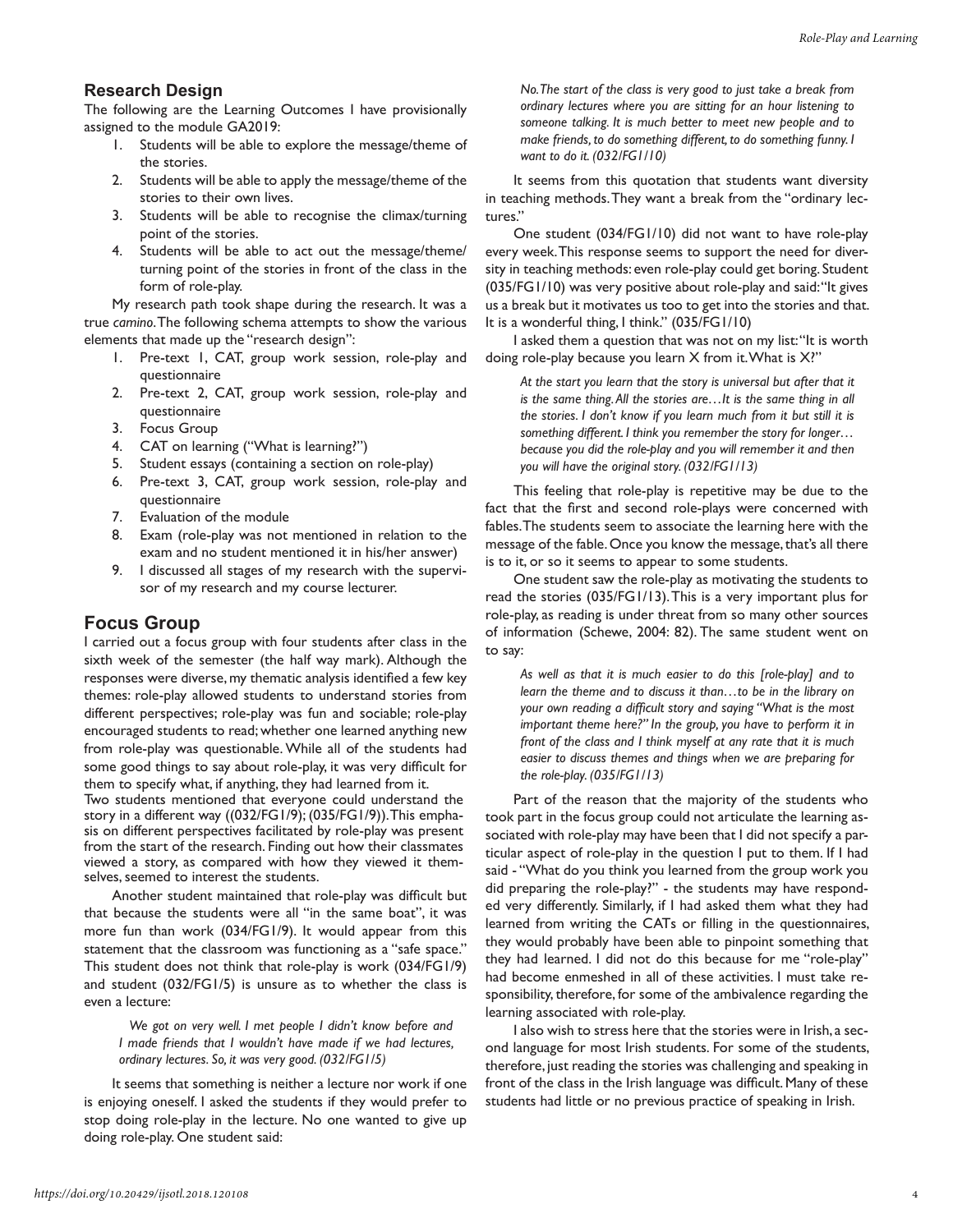### **CAT on Learning**

My response to this ambivalence was to carry out a CAT. The next week I asked the following question: What is learning? The students wrote their answers on a piece of paper and I collected these responses.

Four students maintained that learning was learning a new piece of information ((040/CAT2b); (042/CAT2b); (044/CAT2b); (047/CAT2b)). "You are learning when you are taking in new information." (042/CAT2b) It is easy to understand why the students thought there was nothing new to learn when they performed the second role-play the second time. They couldn't see any "new information" here. For some students learning constitutes learning things by heart and being able to reproduce them in an exam situation:

*I am not sure but I think that it is when you remember something that happened or that you heard in the class or lecture. And you are able to write that information on a page or in the exam. (043/CAT2b)*

Three students mentioned memorization in relation to learning ((036/CAT2b); 043/CAT2b); 047/CAT2b)). One student emphasized the importance of understanding in the learning process:

*This is a very difficult question. I believe that it means getting to grips with things so that you understand them. If you learn things by heart, this is not real learning. You should be able to understand things, discuss them, create your own opinions and develop them. I believe that learning influences people, it changes the way they look at things…It has to do with understanding, if you are learning you will be able to understand things, new themes and concepts and to create your own ideas and to develop them. (039/CAT2b)*

This description of learning recalls the theories associated with TfU, something the student had no direct exposure to. This student sees learning as active. Another student also had a deep understanding of what constituted learning:

*Sometimes "learning" is something that happens when a person's attitude changes, when something in the person changes. Something that forces you to continue your life in a different way. (038/CAT2b)*

Two other students saw learning as being an active process:

*It is easier to learn something when you do it rather than when you read about it from a book or listen to a teacher… (041/ CAT2b)* 

Physically doing, "physicalization" (Spolin, 1973: 15; Schewe. 1993: 8), allows one to learn more directly and more effectively. Being able to discuss the work is proof of learning for another student:

*when you are able to talk about it, if you can give your opinion about it and discuss it with other people. (037/CATb)* 

The opinions of some of these students (039/CAT2b; 038/CAT2b; 041/CAT2b; 037/CAT2b) are very close to David Perkins' theory of understanding: "understanding is the ability to think and act flexibly with what one knows." (Perkins, 1998: 40)

### **The Essays**

The essays that were due in the tenth week contained a section on role-play that was mandatory. The section addressed the learning the students associated with role-play. The essay mark

constituted 50% of the overall mark for the module. It could be argued that students were influenced by these marks when giving their answers. The essays were signed by the students. Perhaps it is not surprising that all of the students claimed to have learned something from the role-play experience. The reasons they gave for this were compelling, however, and I am inclined to believe their claims that they had indeed learned various things from doing role-play. Thinking about learning in the CAT may also have helped the students to gain a wider and deeper idea of what constituted learning.

I used *open coding* (Khandkar, online article) when first reading through the essays. I looked for any concepts or themes in the essay section on role-play that seemed interesting. Much of what the students were saying was very interesting and pertinent to my research question. I then analysed the emerging themes and found that there were some common threads running through them: role-play helped students to see a connection between the stories and the modern world; role-play helped students to visualise the story; students saw the parallel between the role of storyteller and their own role when engaged in role-play; students stressed the importance of technology in their lives and the ways in which role-play could help to balance this by encouraging them to read; students saw role-play as allowing them to see the stories from a different point of view; students reported that their attitude towards role-play had changed during the semester; students said role-play was fun.

One student reported having understood the modern-day relevance of the stories through doing role-play:

*The role-plays were done in different and interesting ways by everyone. It was easier to remember the stories and the themes of the stories after doing the role-play…Our lecturer had told us at the beginning of the term that the stories were still relevant to the present day. But really I didn't see this connection until I started doing role-play. The class had to think of the stories in the context of the present day. Maybe we thought that there was no place for these stories in the modern world but when we had to think about the stories more deeply we saw the strong connection between the stories and the modern world. (093/ Essay/part two)*

This is the same student who had said in the focus group that there wasn't much to be learned from the role-play on Aesop's fables (032/FG1/13). It is clear that she has changed her mind since then. The essay probably gives the students more time to think about the topic and to write a more measured answer than the focus group where they are speaking spontaneously and the questionnaires where they write down the first thing that occurs to them. The following student stressed the importance of the visual aspect of role-play:

*…A role-play can be done based on any story to get a better understanding of it. It is easier to understand the story when you are looking at it rather than listening to it, in my opinion. I was studying Folklore last year but we didn't do any role-play, and I have to admit I didn't have a great understanding of the stories because of that. As Bó Almqvist said: 'Rud beo is ea an béaloideas'/ [folklore is a living thing] (Almqvist, 1997). He is right in my opinion. To understand folklore completely, you have to see and hear it instead of reading it. (095/Essay/part two)*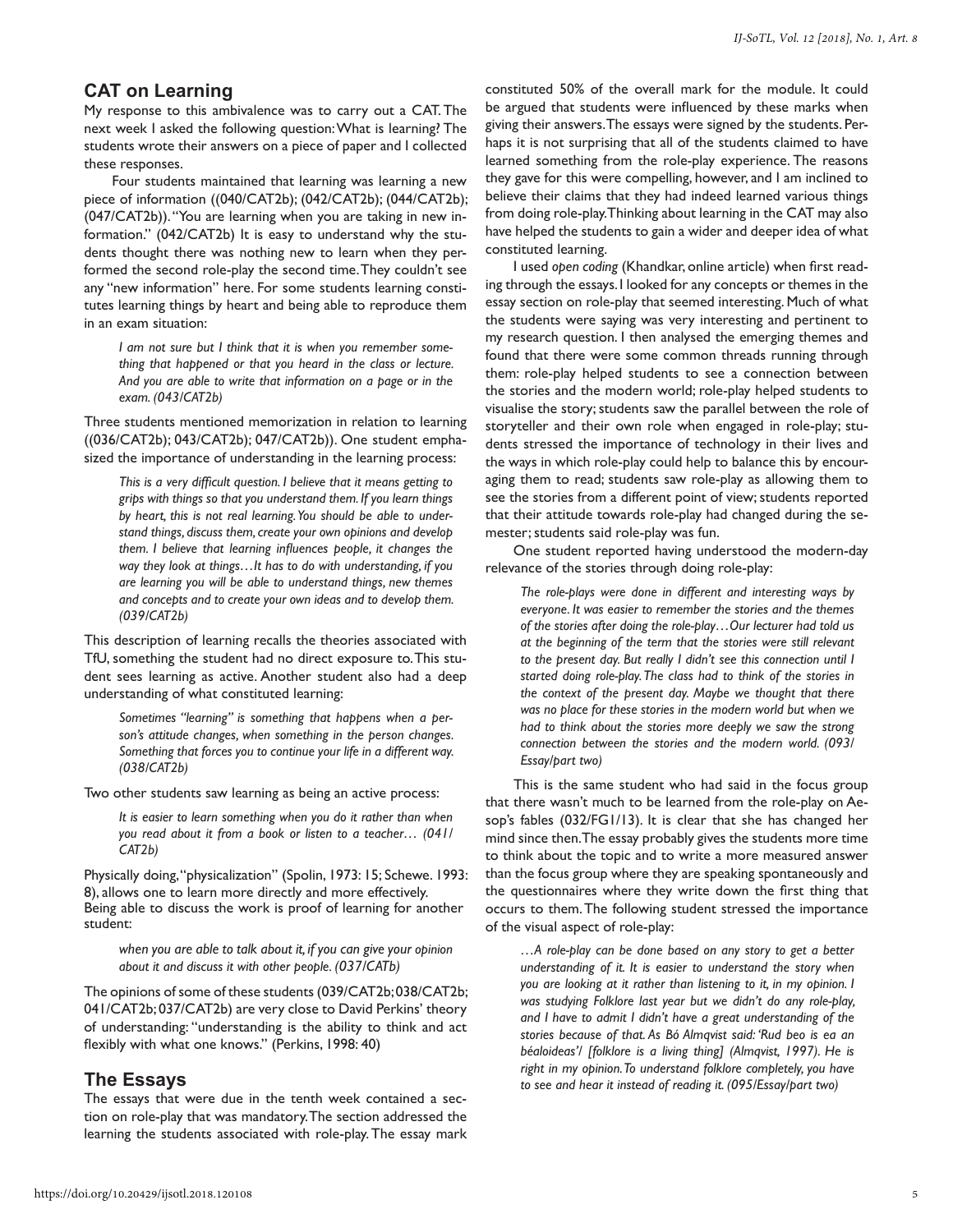This is the point made by Schewe (2004) regarding the importance of the visual in the modern world. I think the student is correct. In today's world students need to see things acted out rather than being confined to the written word.

The students saw a parallel between role-play and the job of the storyteller:

*In my opinion, the storyteller has a huge gift and it takes a lot to tell a story well and to have fun at the same time. The role-play gave us a chance to be storytellers and we got better at it every week. (096/Essay/part two)*

Another student also saw this connection between storytelling and role-play. She researched both on the internet and concluded that there is life in the story while it is being told by a storyteller and similarly the actor/student puts him/herself into the role-play while acting. Role-play is a form of storytelling (097/ Essay/part two).

One student mentioned in her essay how important technology was in the students' lives nowadays and said that they don't talk as much to each other now. The student enjoyed reading and doing role-play as a change from using technology. Reading a book sounded as a big a novelty as doing a role-play. Both were different and provided a "break from real life" (099/Essay/ part two):

*…nowadays everyone has an 'iPhone' and an 'ipad' and that is the reason that we don't talk to each other much! We are preoccupied with technology. Therefore, I love reading a book and doing role-play in class, it is very different and as well as that, it is a kind of break from real life. (099/Essay/part two)*

These students are part of the gadget generation. One would hope that they will discover the joys of reading books through courses like GA2019. If they don't begin reading books, one wonders what the relationship of their future students will be with books. The majority of the class intend becoming teachers.

Students' attitudes to role-play had often changed over the course of the semester. One student claimed to have been very "cynical" about role-play at the start of the course because it seemed "childish":

*and [I thought] there were no advantages to it in third level education. Having said that, after the first role-play I did, I noticed that it was handy practice and that it was a good method of learning and that it should be used more in university teaching. (102/Essay/part two)*

A student argued that she felt that role-play allowed her to see the stories in "another light" and that this is what was needed by students as literary critics (105/Essay/part two). This idea of seeing stories from another point of view was prevalent in the responses across the research methods.

One student learned that the storyteller's job is a difficult one and that storytelling is "active". Given that the role-play happened in groups, this was easier than being a lone storyteller. (106/Essay/part two) Another student said that role-play involves "idea exchange". She gained self-confidence from doing role-play. Role-play was fun. (107/Essay/part two) Yet another student emphasized taking a message from one story and putting it into another story. Again, she saw the similarity between the role of a storyteller and the role of people doing a role-play:

*I learned also that the storyteller is doing the same thing when he is telling a story. He is also role-playing. The storyteller chang-*

*es the story for the audience to make it suitable for them. I believe that role-play is not too different. For the role-play, I was like an actor, and I had to convey a message to myself but also to the audience. That was my job, I think, and when I was learning from the role-play, the audience was learning from the role-play I had chosen. Basically, everyone was helping everyone else, and everyone was learning from everyone else. This helps with the challenge and it was more enjoyable because we were all in the same boat. (108/Essay/part two)*

The comment here that the students were "in the same boat" once again confirms, for me, that the students felt that the lecture theatre was a "safe space". The ideas expounded in the students' ideas here were supported by the responses in the third questionnaire which was anonymous.

It could be argued that my students were trying to please me in these essays which were, after all, assessed. Paul Ramsden discusses this problem in his work on the "context of learning" (1997: 198). However, I would argue that the essay question I set required reflection and that the answers the students gave were authentic. There was no room for "reproductive approaches" (Ibid 204) as students were required to draw on their own experience of the stories and the role-plays. One student gave a different analysis of the learning associated with role-play in her essay to the analysis she had given in the focus group (093/Essay/ part two). Ramsden terms this kind of event "different approaches in different contexts" (Ibid 202). Different "approaches to learning" (Ibid) and different approaches to assessed tasks make it difficult to judge how this student really felt about role-play. I have argued that her different answers were likely to be due to having had more time to reflect when writing the essay than during the focus group and the transformative impact of the CAT on learning that followed the focus group.

Some of the themes that emerged from the essays had already emerged in the focus group: role-play is fun; role-play allows one to see things from a different perspective; role-play encourages students to read.

Earlier in the course, when I had carried out the focus group, there was a lot of ambivalence as to what they were actually learning from the role-play. However, after I did a CAT with them looking at the question: What is learning? – attitudes began to change towards role-play. A few weeks later when they wrote their essays it was clear that their ideas had transformed. It seemed as if a door had opened in their minds and they were now allowed to call all sorts of things learning that they had not considered learning before. They had seen "information" and rote learning as key to "learning" in the earlier questionnaires and in the focus group but now they had a much more nuanced view of what could be seen as learning. As evidenced in the essays, they argued that learning is active, that it takes place when a student gets to grips with material and can perform with that material. Some of the students had developed a position on learning not dissimilar to that of David Perkins himself.

As we shall see, all of the students were positive in their evaluation of the module and this was anonymous.

## **Student Evaluation of the Module**

I felt the need to justify the use of role-play in literature lectures both to myself and to my colleagues. At the end of the course, therefore, I gave the students an evaluation form to fill in regarding our use of role-play in GA2019. 11/12 students thought the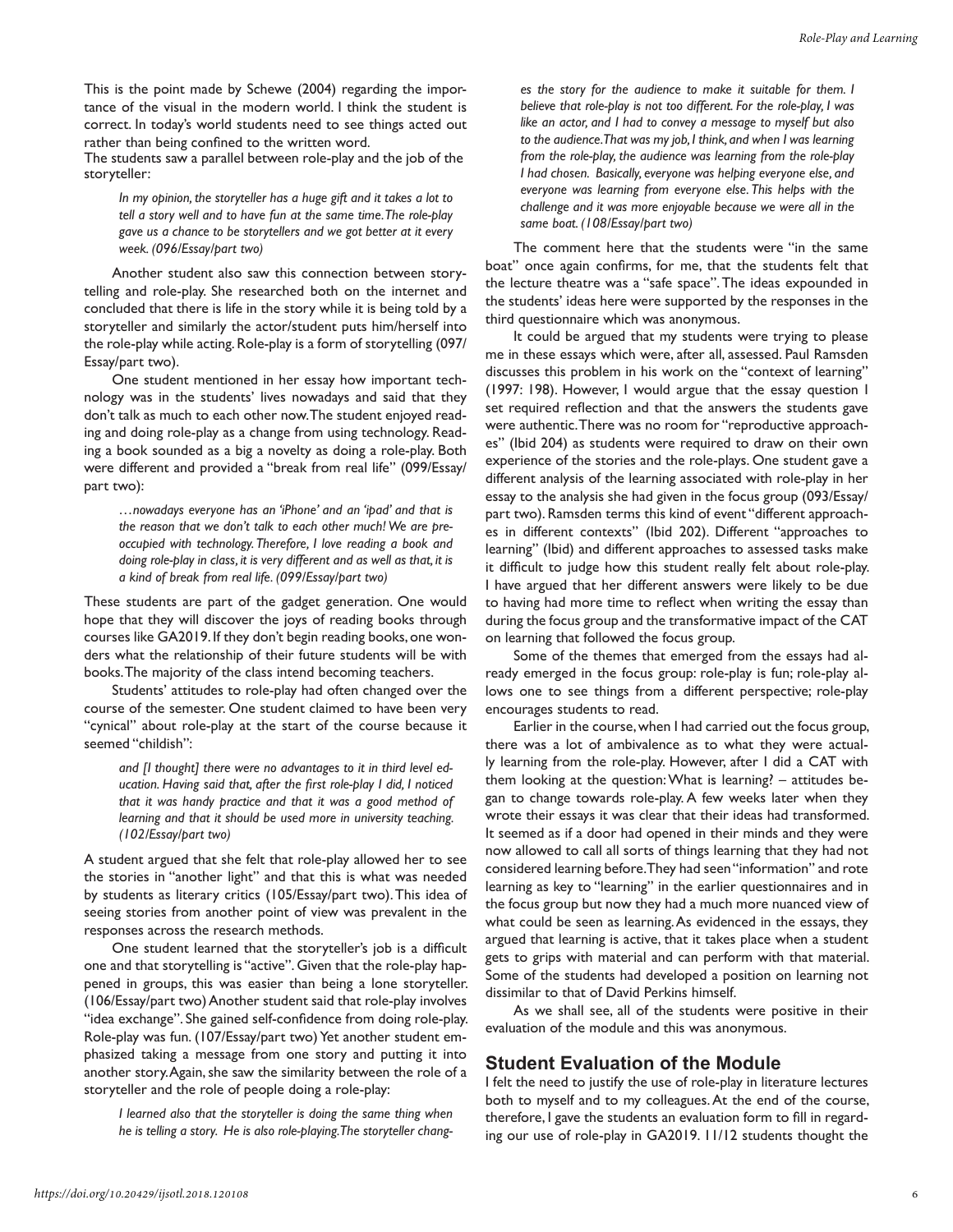module was "very good" and 1/12 thought it was "fairly good". The students were very positive about the whole experience:

*I look forward to the class every week because we have to do something in the class and I don't feel tired.* (074/Q3/11)

*Without any doubt, the best module!!! Every lecture was very interesting. (076/Q3/12)*

*We did all the work, we analysed each story but we still had fun!* (077/Q3/11)

*It was very different and the stories were interesting. The fun was unbelievable always. I would like to do role-play in other lectures.* (079/Q3/11-12)

Role-play had been a success. The students stressed the active nature of the lectures. They said they were fun, but that we had still managed to cover the course. All of the student comments regarding the module were extremely positive. Students actually like learning this way. I was surprised by this finding. It took time for role-play to grow on the students. The nervousness they had reported earlier in the semester had completely dissipated. One questionnaire based on one role-play would have given the wrong impression. It seems, from my research, that it is necessary to research role-play over a period of time in order to observe these changes in student position.

# **CONCLUSION**

It is clear that there is a learning process involved in role-play. It takes time for students to get used to it and to appreciate what they are getting out of it. The CAT before the group work, the group work itself, the role-play, the subsequent questionnaire and crucially the essay all help the student not only to reflect on the role-play but also to explore the "pre-text" itself. The research I did on GA2019 became part of the teaching methodology. I would include CATs and questionnaires in future classroom situations. It is abundantly clear to me that if I had only introduced one intervention, one role-play for example, and one questionnaire, I would have gotten a very incomplete picture from the data.

The positive response to the module in the final questionnaire surprised me. The anxiety that students had reported feeling in relation to earlier role-play in class had to a large extent vanished. The "anxiety filter" becomes lower in these circumstances (Krashen, 1982). Students praised role-play as a learning method. They have become very conscious of teaching and learning methods in the course of the semester. On a more sombre note, some students had left the module after the first or second lecture during the period when students can "shop around" from module to module. I do wonder if some of them left because of role-play. If students are too anxious even to try role-play, then no benefits are derived from it.

There are different levels of understanding involved in the process associated here with role-play: these levels can be seen in terms of Bloom's Taxonomy (Kennedy, 2007) and they help to accommodate the student voice within that model. The CATs before the group work correspond to the basic level of Knowledge and Comprehension; the group work itself and the role-play correspond to Application and Analysis and the questionnaires after the role-play and the essays correspond to Synthesis and

Evaluation. It is encouraging to observe that Creativity/Synthesis has now been placed at the top of the pyramid in the revised taxonomy (Anderson et al, in IACBE, 2014-2016 and Owen Wilson, 2016). The work involved in role-play is profoundly creative and involves a process of understanding moving from one level to another of the taxonomy. The CATs, role-play, questionnaires and essays can also be seen as performances of understanding (TfU). We need to include the students' own opinion of what they have learned in both the TfU framework and Bloom's Taxonomy. The student voice is a key component of my own research. If the student believes that s/he is learning and values that learning, we can expect him/her to be more positive and to be more motivated.

When triangulating data gathered from different research tools, it is usual to expect similar outcomes that will prove a theory or hypothesis or justify a particular intervention. My research tools showed a progression from initial sceptical reactions to role-play to a gradual understanding and appreciation of it.

In response to listening to the students' voice I propose to use more role-play, more CATs and questionnaires, and more group work in future offerings of GA2019. I want to see students as partners from now on.

From the data I have gathered, I can say that my students reacted very positively to role-play and reported having learned many different things from it. I am convinced that role-play would work well in other literature lectures. Poetry, short stories, extracts from novels and plays could be used as "pre-texts" and role-plays could be devised and performed based on these. Doing role-play is most beneficial when accompanied by reflective exercises such as essay writing. Students reported having learned about the stories through role-play. The learning outcomes of the module, listed earlier in this article, were achieved: the students sorted out the themes of stories through having to apply the meanings of fables to modern day situations (I did not concentrate on the relevant role-plays for this point in this article); complex turning points in the stories were clarified by acting out the plots as evidenced by the role-play on *Sochraid Neil.* Roleplay is one way in which reading can become an active skill. It is necessary to make reading active to ensure that it will live on as a fundamental part of student life.

#### **Acknowledgements**

I would like to thank Prof. Pádraig Ó Macháin (UCC) and Prof. Manfred Schewe (UCC) for their help and support during my research. I would also like to thank Prof. Louise Ryan (University of Sheffield), and all of the team at CIRTL (UCC). My heartfelt gratitude to my students for taking part in my research. I would also like to thank the reviewers who read and commented on this article.

# **REFERENCES**

- *Aesop's fables* (1994). London: Bloomsbury Books (Children's Classics).
- Almqvist, Bo, & Ó Cathasaigh, Roibeard (eds.) (2010). *Ó bhéal an bhab – Cnuas-scéalta bhab feiritéar*, Conamara: Cló Iar-Chonnacht.
- Angelo, Thomas A., & Cross, K. Patricia (1993). *Classroom assessment techniques: A handbook for college teachers* (2nd ed.), California: Wiley and Sons.
- Baxter Magolda, Macia B. (2000). "Teaching to promote holistic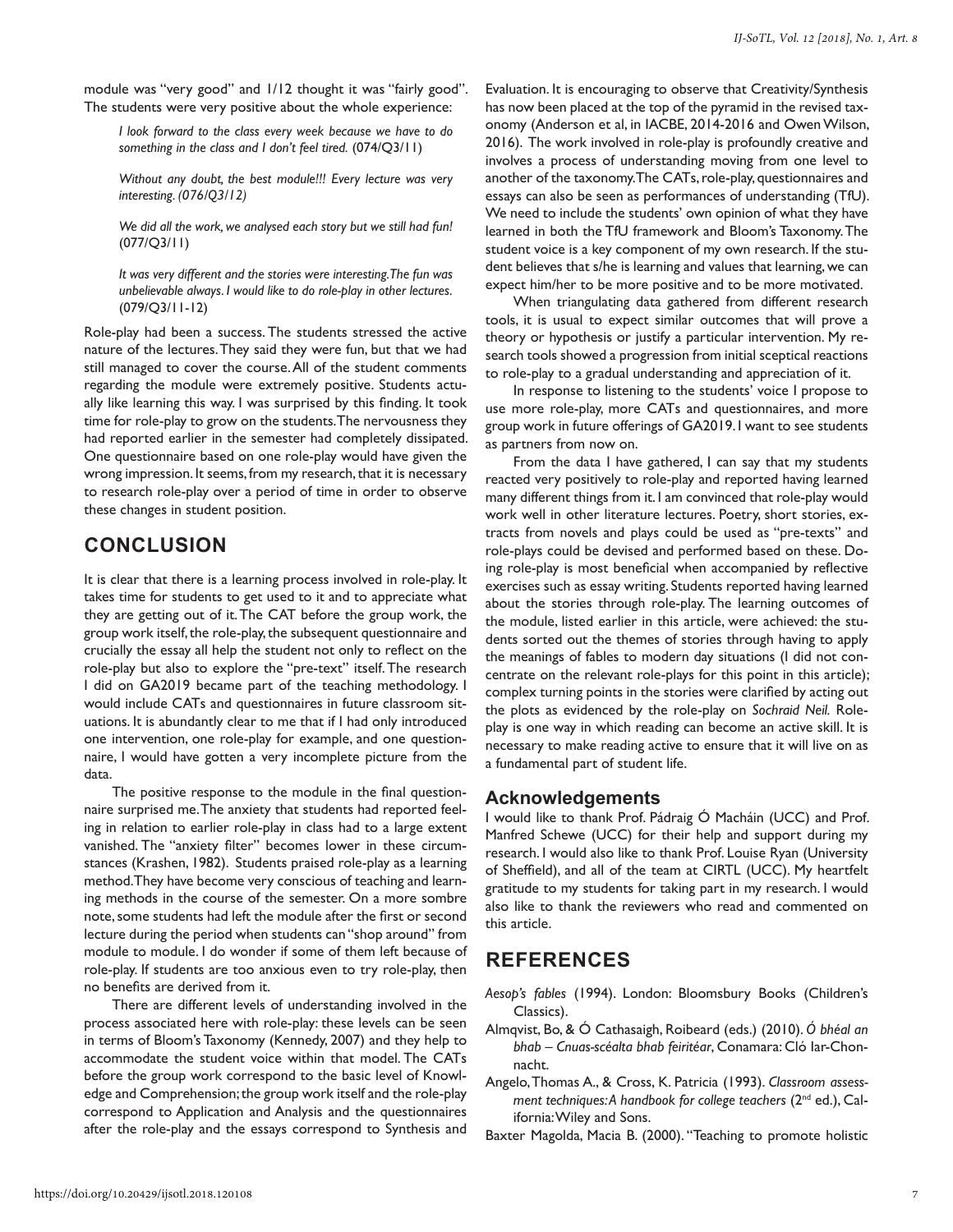learning and development." In M.B. Baxter Magolda (Ed.) (2000) *Linking student development, learning, and teaching: New directions for teaching and learning,* 82, 88-98. San Francisco: Jossey Bass. Available at: http://jan.ucc.nau.edu/~coesyl-p/ principle9-article2.pdf (accessed 10/12/15)

- Blatchford, Peter, Kutnick, Peter, Baines, Ed, & Galton, Maurice (2003). "Toward a social pedagogy of classroom group work," *International Journal of Educational Research*, 39, 153- 172. Available at: http://eprints.ioe.ac.uk/1197/1/Blatchford-2003Toward153.pdf (accessed on 6/12/15)
- Burgoyne, Suzanne (2015). "Following a dream: The power of passion, persistence, and interdisciplinarity." SEC Symposium – Creativity, Innovation and Entrepreneurship: Driving a 21st century Economy. Available at: (http://www.youtube.com / watch?v=gJ1Ta3uzcMo) (accessed 11/04/17)
- Cohen, Louis, & Manion, Lawrence (1994). *Research methods in education*, London: Routledge.
- Gayle, Barbara Mae, Cortez, Derek, & Press, Raymond W. (2013). "Safe spaces, difficult dialogues, and critical thinking." *International Journal for the Scholarship of Teaching and Learning*, *7*(2), Article 5, 1-8, Available at: http://digitalcommons.georgiasouthern.edu/ij-sotl/vol7/iss2/5 (last accessed 10/12/15)
- Gerber, Ulrich (1990). "Literary role play", *ELT Journal*, *44*(1) July 1990, 199-203. Available at: http://203.72.145.166/ELT/ files/44-3-4.pdf (accessed 30/06/15)
- Gibbons, Pauline (2002). *Scaffolding language Scaffolding learning: Teaching second language learners in the mainstream classroom*, Portsmouth, NH: Heinemann.
- Heathcote, Dorothy (1995). *Drama for learning*. Portsmouth, NH: Heinemann.
- Hitchcock, Graham, & Hughes, David (1995). *Researcher and the teacher – A qualitative introduction to school-based research*. 2nd ed. London: Routledge.
- International Assembly for Collegiate Business Education (IAC-BE) (2014-2016). Bloom's Taxonomy of Educational Objectives and Writing Intended Learning Outcomes Statements, Kansas, USA. Available at: http://iacbe.org/pdf/blooms-taxonomy.pdf (accessed 27/03/17)
- Kennedy, Declan (2007). *Writing and using learning outcomes: A practical guide*, Cork: University College Cork.
- Khandkar, Shahedul Huq, "Open coding." (https://pdfs.semanticscholar.org/432f/c5a51b7640a4373bf6b77a58b95561d-129de.pdf) (accessed: 21/07/17)
- Krashen, Stephen D. (1982). *Principles and practice in second language acquisition*. Oxford: Pergamon Press.
- Long, Michael H., & Porter, Patricia A. (1985). "Group work, interlanguage talk, and second language acquisition," *TESOL Quarterly*, *19*(2), June, 207-228. Available at:
- http://course1.winona.edu/hshi/documents/groupwork\_interlanguagetalkandl2acquisition.pdf (accessed: 10/12/15)
- Mettetal, Gwendolyn (2002). "The what, why and how of classroom action research," *Journal of the Scholarship of Teaching and Learning*, *2*(1), 7-13. Available at: http://josotl.indiana.edu/ article/view/1589/1588 (accessed 12/06/2015).
- Montessori, Maria (1982). *The absorbent mind*. New York: Dell Publishing Co., Inc.
- Neelands, Jonothan (1987). *Making sense of drama: A guide to classroom practice*. London: Heinemann Educational Books Ltd.
- Neelands, Jonothan (1995). *Structuring drama work: A handbook of available forms in theatre and drama*, Tony Goode (ed.). Cam-

bridge: Cambridge University Press.

- Ní Riain (Ryan), Isobel (2014). "Drama in the language lab Goffman to the rescue". *Scenario* 8(2), 115-123. Available at: http://research.ucc.ie/scenario/2014/02/NiRiain/11/en (accessed: 18/07/17)
- Norton, Lin (2009). *Action research in teaching and learning: A practical guide to conducting pedagogical research in universities*. London: Routledge.
- O'Brien, Rory (1998). "An overview of the methodological approach of action research," in *Theory and practice of action research*. Roberto Richardson (ed.), Available at: http://www. web.ca/~robrien/papers/arfinal.html (accessed: 10/12/15)
- Ó Cadhla, Stiofán (2011). *An tSlat féithleoige Ealaíona an dúchais 1800-2000*. Conamara: Cló Iar-Chonnacht.
- Ó Giolláin, Diarmuid (2005). *An dúchas agus an domhan*. Cork: Cork University Press.
- O'Neill, Cecily (1995). *Drama worlds: A framework for process drama*. Portsmouth, NH: Heinemann.
- O'Sullivan, Carmel (2011). "Role-playing" in *Research Methods in Education*. Cohen, Louis, Manion, Lawrence, & Morrison, Keith (eds.), 7<sup>th</sup> Ed. London: Routledge, 510-527.
- Owen Wilson, Leslie (2016). "Anderson and Krathwohl Understanding the new version of Bloom's taxonomy: A succinct discussion of the revisions to Bloom's classic cognitive taxonomy by Lorin Anderson and David Krathwohl and how to use them effectively," http://thesecondprinciple.com/ wp-content/uploads/2014/01/Anderson-and-Krathwohl-revised-10-2016.pdf/ (accessed: 28/03/17)
- Ramsden, Paul (1997). "The context of learning in academic departments", in *The experience of learning: Implications for teaching and studying in higher education*, Marton, Hounsell, and Entwistle (eds.), Edinburgh: University of Edinburgh, Centre for Teaching, Learning and Assessment. (/www.etl.tla. ed.ac.uk/docs/ExperienceOfLearning/EoL13.pdf) (Accessed on 30/06/16)
- Riggs, Pádraigín (1996). "Imaginary heroes: A new look at the representation of the heroic in two stories by the gaelic writer Donncha Ó Céileachair (1918-1960)", in *L'Irlande imaginaire et représentation*, Godeleine Logez-Carpentier (ed.), Actes du collogue de la SOFEIR (Société Française d'Études Irlandaises), Lille, 135-142.
- Schewe, Manfred and Shaw, Peter (eds.) (1993). *Towards drama as a method in the foreign language classroom*. P. Lang: Frankfurt am Main.
- Schewe, Manfred, & Beug, Joachim (1997). "Seeing the dragons dance together on the wind at sunset…An aesthetic approach to understanding another culture", *fsu* 41/50, 418- 422.
- Schewe, Manfred (1998). "Culture through literature through drama." Byram, Michael, & Fleming, Michael (eds.), *Language learning in intercultural perspective: Approaches through drama and ethnography*. Cambridge: Cambridge University Press, 204-221.
- Schewe, Manfred and Scott, Trina (2004). "Literatur verstehen und inszenieren – Foreign language literature through drama - A research project." *University College Cork as a learning organisation*, Cork: University College Cork.
- Spolin, Viola (1973). *Improvisation for the theatre A handbook of teaching and directing techniques*. London: Pitman and Sons Ltd.